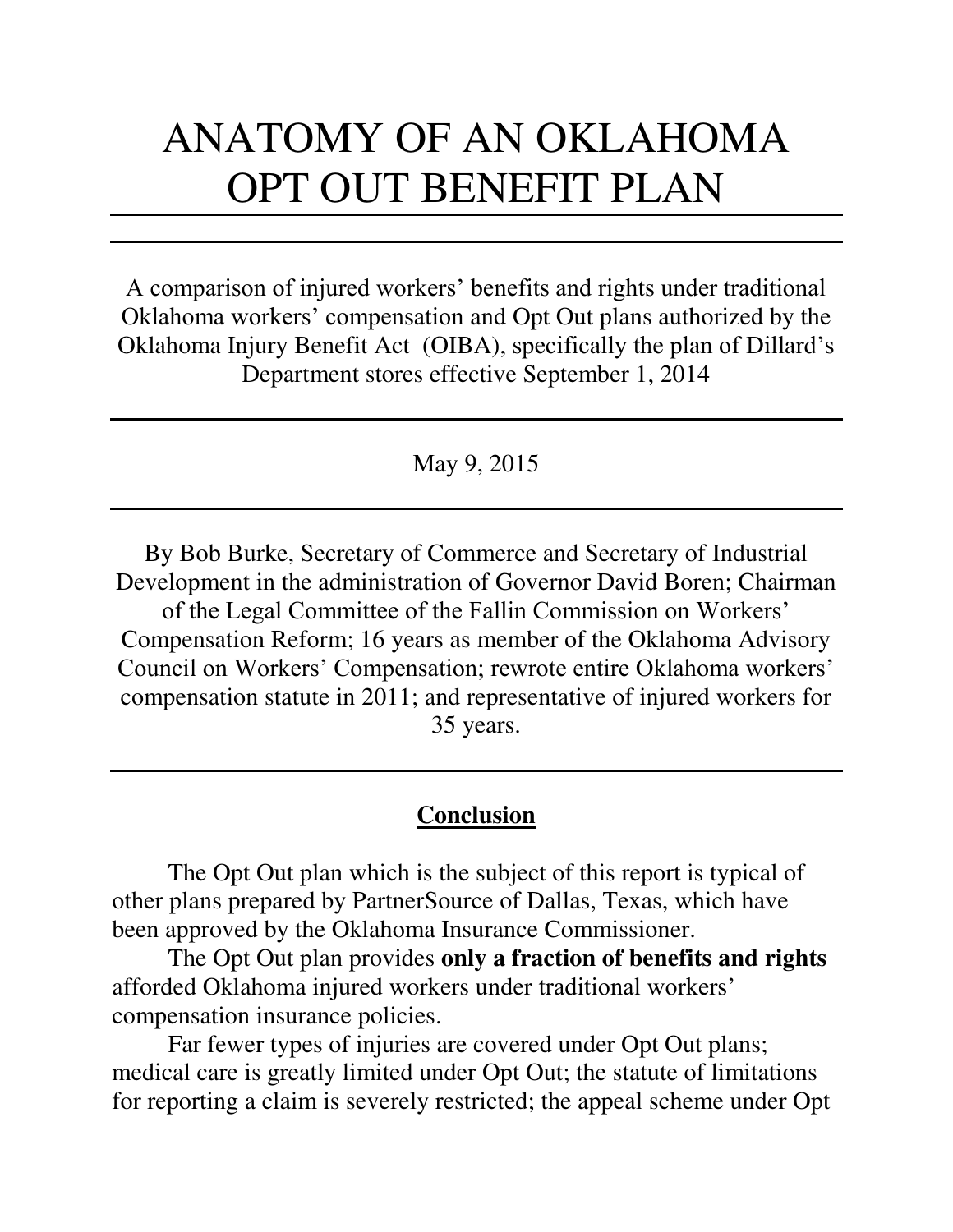Out is rigged in favor of the Employer; and the Employer can force an injured worker to give up future medical and weekly benefits and settle the case on the Employer's terms.

 In all, there are 50 specific issues in which the Opt Out plan provides **LESS** benefits or **RESTRICTED** rights as compared to traditional workers' compensation. I could find no area where benefits under the Opt Out plan were better than traditional workers' compensation.

 The following chart shows **differences** in the two methods by which an Employer fulfills responsibility for injured workers. Citations note specific sections of Title 85A or the Dillard's Injury Benefit Plan for Oklahoma Employees.

ISSUE: What injuries are covered?

# **Traditional WC, 85A O.S. Opt Out Plan or OIBA**

Injuries arising out of and in the Mold exposure not covered, scope of employment; work activity  $1.29$  (b)(6); must be major cause of injury; with Mental injury from person-<br>exceptions for aging, aggressor in hel action not covered, exceptions for aging, aggressor in horseplay;  $85 \text{ O.S.} \, \S \, 2 \, (9)$  1.29 (b)(4);

 Bacterial infection not covered, 1.29 (b)(5) Tornado or lightning injury not covered, 1.29 (c)(11); Asbestos exposure and bio logical or nuclear contami nation not covered, 1.29 (c) $(14)$ ; Innocent person in attack not covered, 1.29 (c)(6); Aviation accidents in aerial photography, power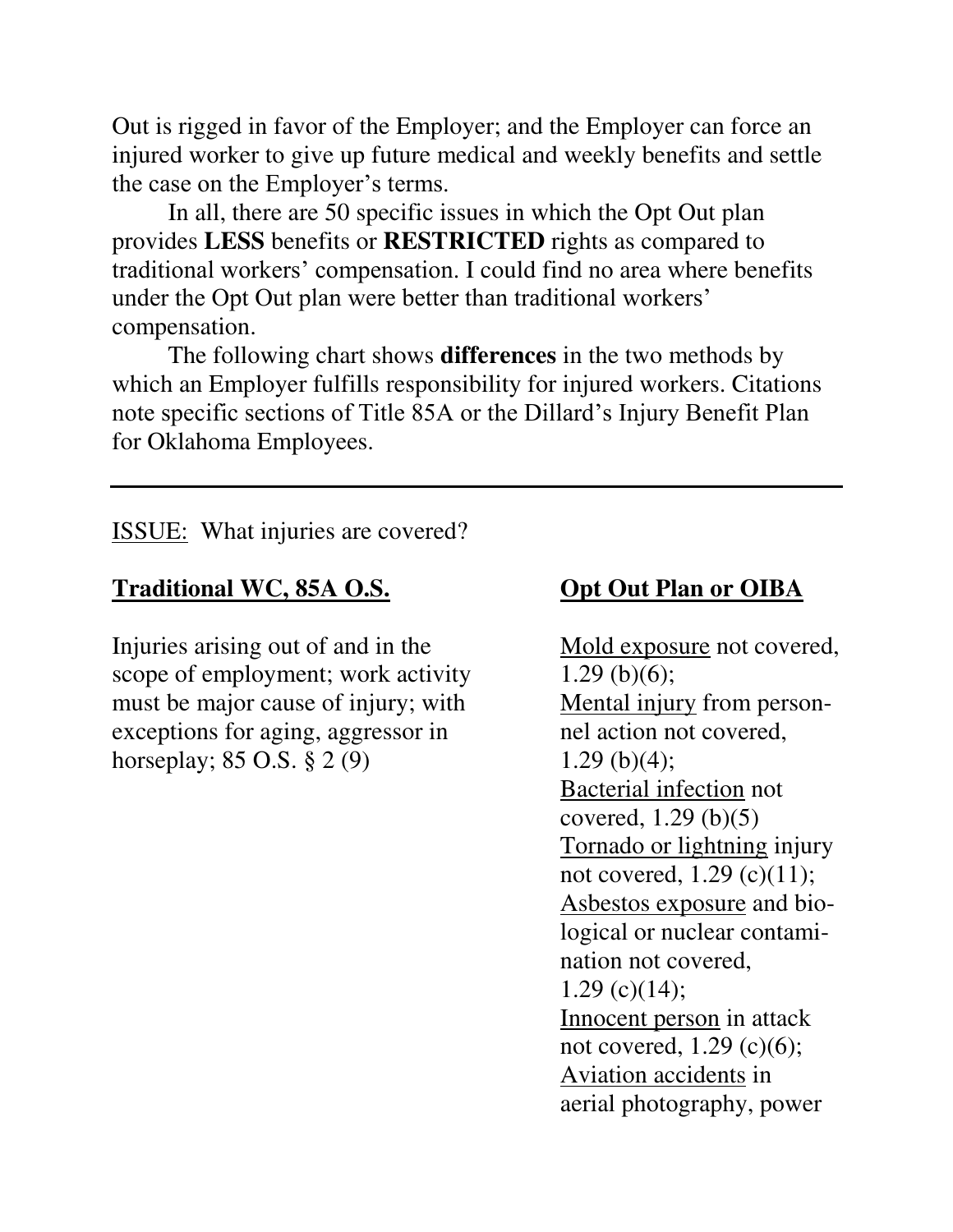| them to district court)                                                                                                                                                                                                                                                                                                                                                                                             | covered, $1.29$ (b)(1);<br>Any cumulative trauma<br>injury covered ONLY<br>if from "rapid" movement.<br>$1.15$ (b); (effectively<br>eliminates all carpal<br>tunnel claims and sends |
|---------------------------------------------------------------------------------------------------------------------------------------------------------------------------------------------------------------------------------------------------------------------------------------------------------------------------------------------------------------------------------------------------------------------|--------------------------------------------------------------------------------------------------------------------------------------------------------------------------------------|
| Aggravation of pre-existing<br><b>Covered only if Company</b><br>condition covered if significant<br>doctor says pre-existing<br>and identifiable, $85A$ O.S. $\S$ $9(b)(6)$<br>condition was completely<br>repaired and new treatment<br>returns worker to pre-<br>injury condition, $1.13$ (e);<br><b>(Effectively eliminates)</b><br>coverage for any Worker<br>with a significant past<br>injury, sending those |                                                                                                                                                                                      |

ISSUE: Which workers are covered?

# **Traditional WC, 85A O.S. Opt Out Plan or OIBA**

Any worker who has any oral or Covered only if worker

 line or pipeline monitor, not covered, 1.29 (16)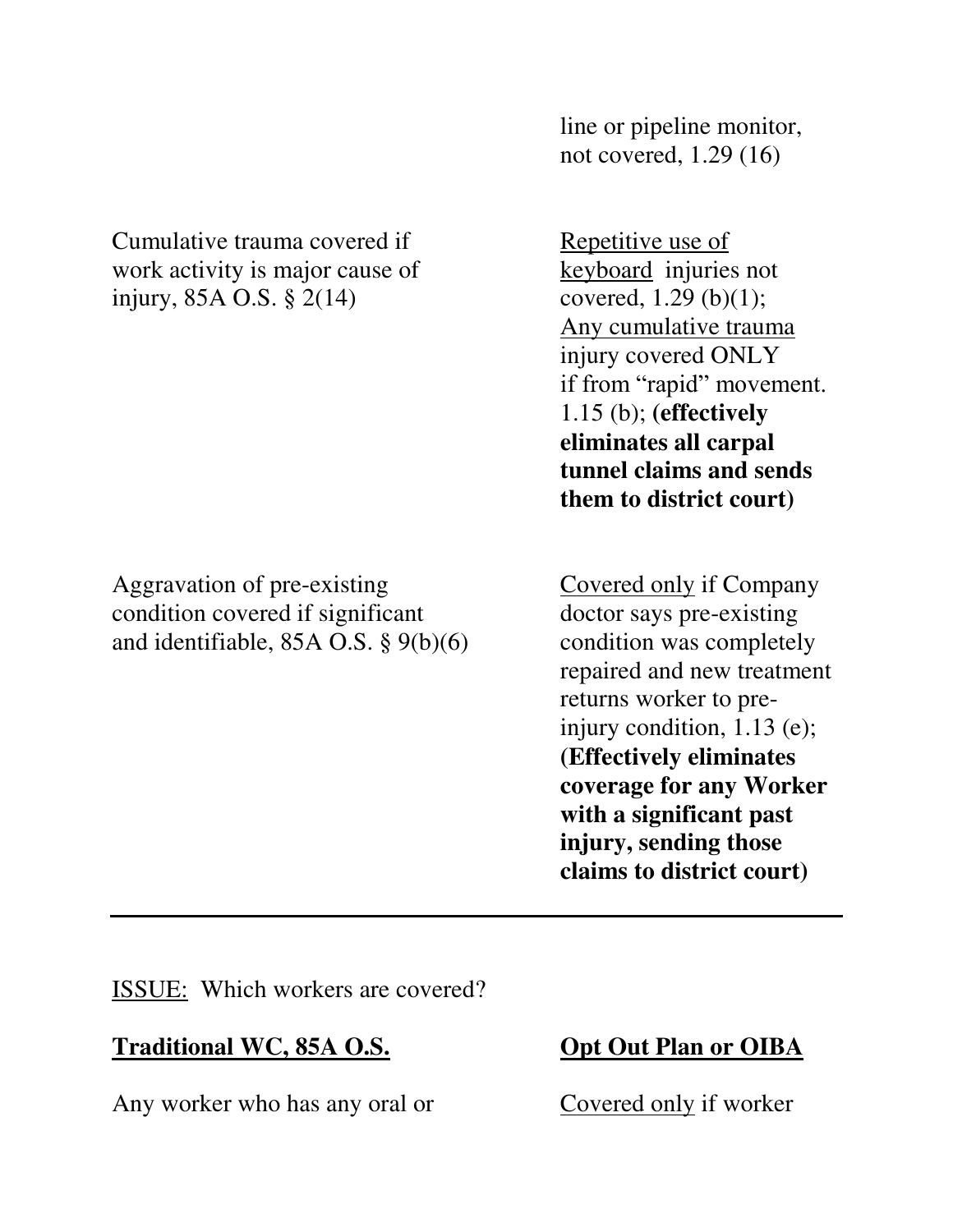written contract of employment receives a W-2 from who is injured in scope of employ-<br>Employer, 1.22; ment,  $85A$  O.S.  $\S$  2 (18)(a) Not covered if worker

 works outside state for 90 days, 1.14;

ISSUE: Medical care allowed.

# **Traditional WC, 85A O.S. Opt Out Plan or OIBA**

Treatment that is reasonably Medical treatment paid necessary to treat injury, only if pre-approved by 85A O.S. § 50 Company representative,

Unsuccessful surgery covered Surgery covered only if if authorized, 85A O.S. § 50 successful and returns

1.13 (b) $(1)$ ; Medical treatment not covered if 60-day gap in treatment, 1.13 (a)(2); Medical treatment not covered unless worker sees Company doctor within 14 days of injury, 1.13 (a)(1); Medical treatment covered only if Claims Admini strator finds it necessary, 1.13 (e);

 worker to "normal preinjury function." Cost of failed surgeries not covered, 1.13 (d)(8);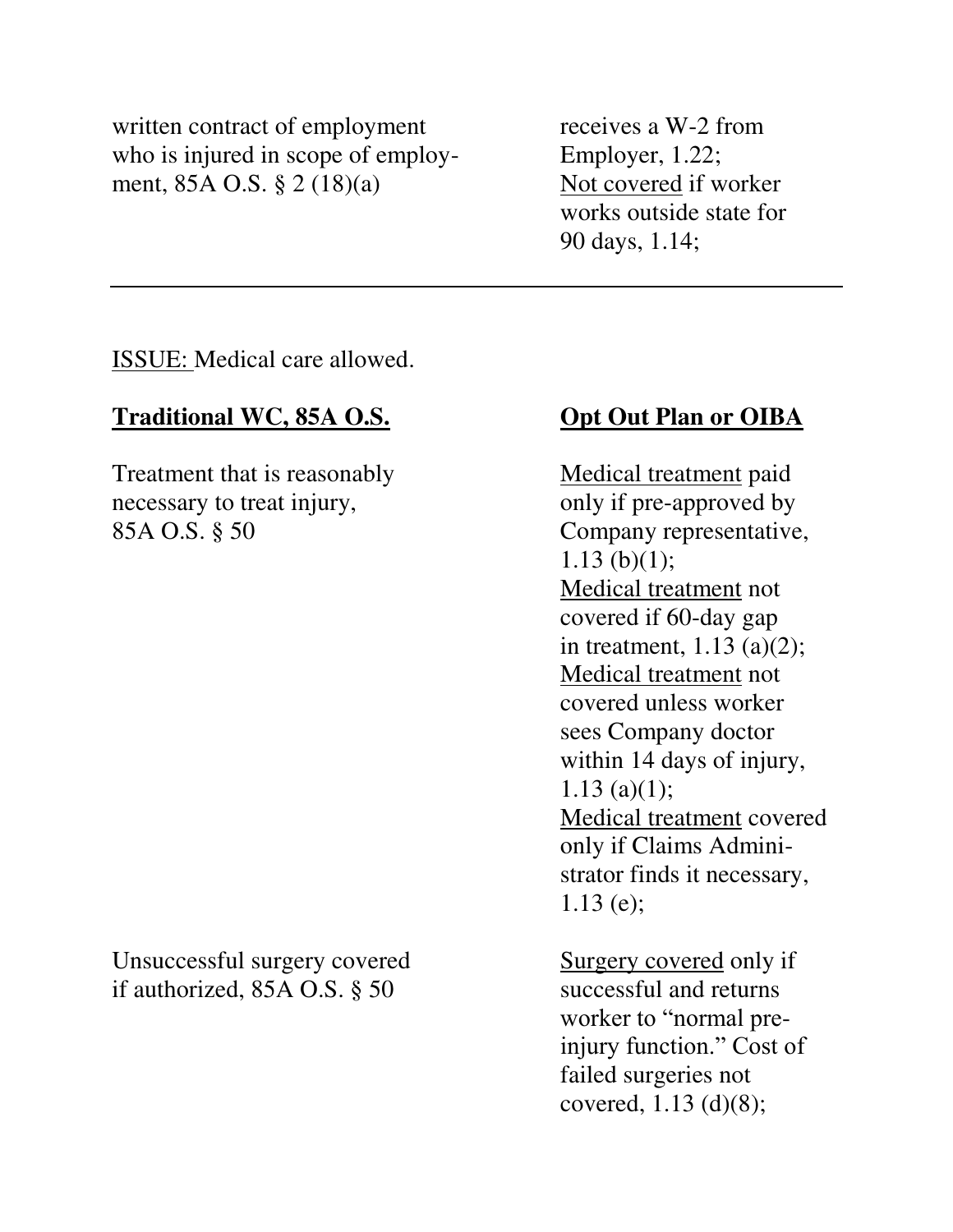Hospital admission and diagnostic Not covered unless pretests covered if reasonable and approved in writing or necessary, 85A O.S. § 50 by email prior to admission,

Emergency care at hospital Covered only if Company emergency room, 85A O.S. § 50 is notified within 24 hours

Emergency care at urgent care Not covered unless Claims clinic covered if reasonable and Administrator deems it necessary, 85A O.S. § 50 necessary, 1.21;

Rehabilitation in nursing home  $Not covered, 1.33 (g);$ or chronic disease facility **(Would have devastating**  covered if prescribed as **effect upon Worker sent** reasonable and necessary, **to nursing home to rehab** 85A O.S. § 50 **in rural Oklahoma)** 

 **(Effectively eliminates coverage for back surgery that seldom returns a Worker to "normal pre-injury function)** 

 1.13 (d); **(eliminates hospital admission from an emergency room in a serious injury)** 

 and worker has followup treatment,  $1.13$  (b) $(2)(i)(ii)$ ;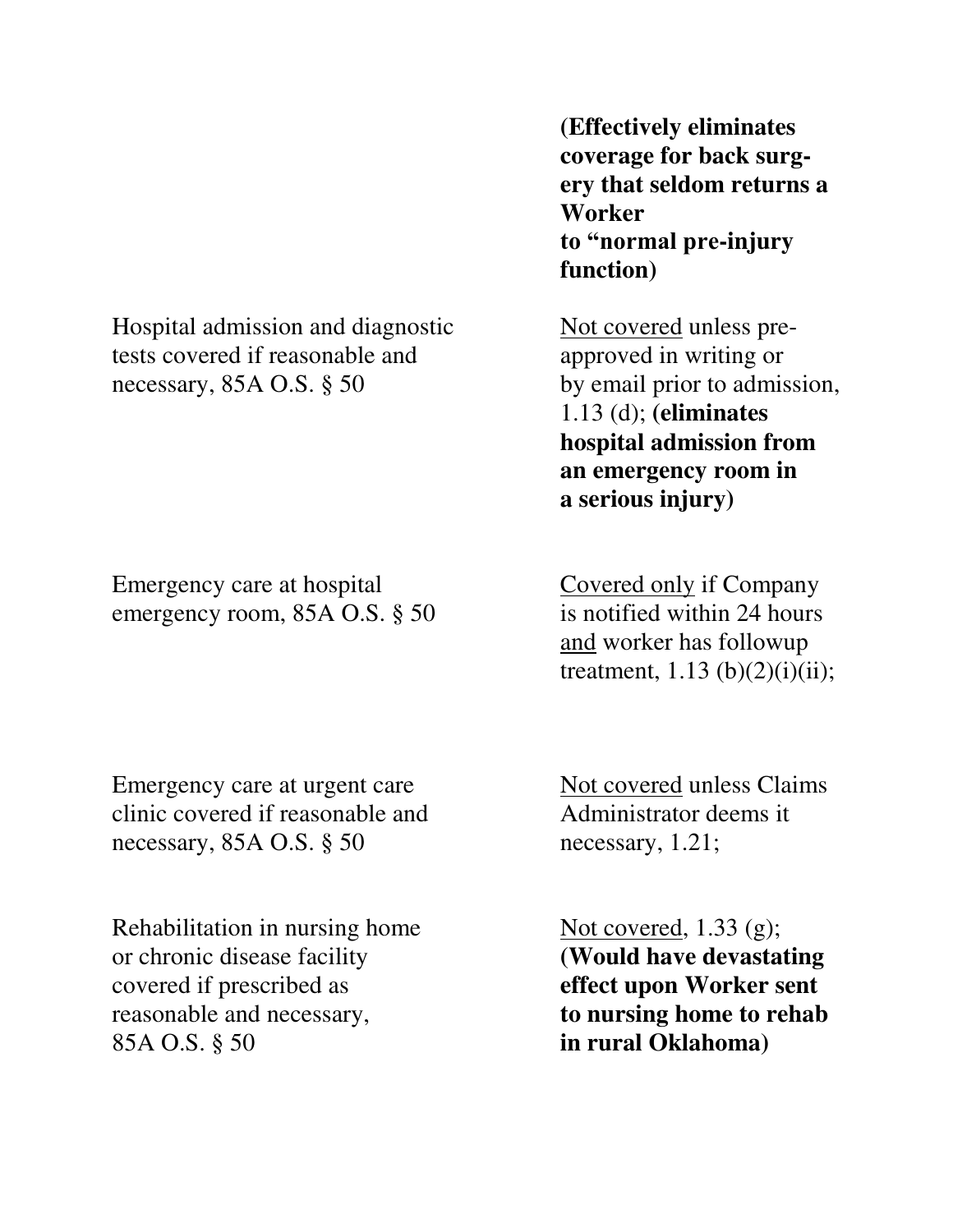All costs covered if doctor The cost of food and prescribes care in a skilled housing not covered, nursing facility, 85A O.S. § 50 1.58 (a); **(How can an** 

 **injured Worker in a skilled nursing facil ity pay for his own food?)** 

Commission may approve All aspects of medical medical treatment if found to care the "sole prerogative" reasonable and necessary, and responsibility" of 85A O.S. § 50 Company-selected

doctor, 4.2 (e);

### ISSUE: Who chooses doctor?

## **Traditional WC, 85A O.S. Opt Out Plan or OIBA**

Employer chooses physician if Medical not paid unless done within five days, otherwise by Company approved worker chooses doctor; even if doctor, hospital, lab, or Employer chooses first doctor, surgery center. 1.13 (b); worker is entitled to change to a different specialist, 85 O.S. § 50, 56

Commission can appoint an A second opinion doctor Independent Medical Examiner is chosen by Company, (IME) on any issue at any time, worker has no input, 85A O.S.  $\S 112 \text{ (B)}$  4.2 (g);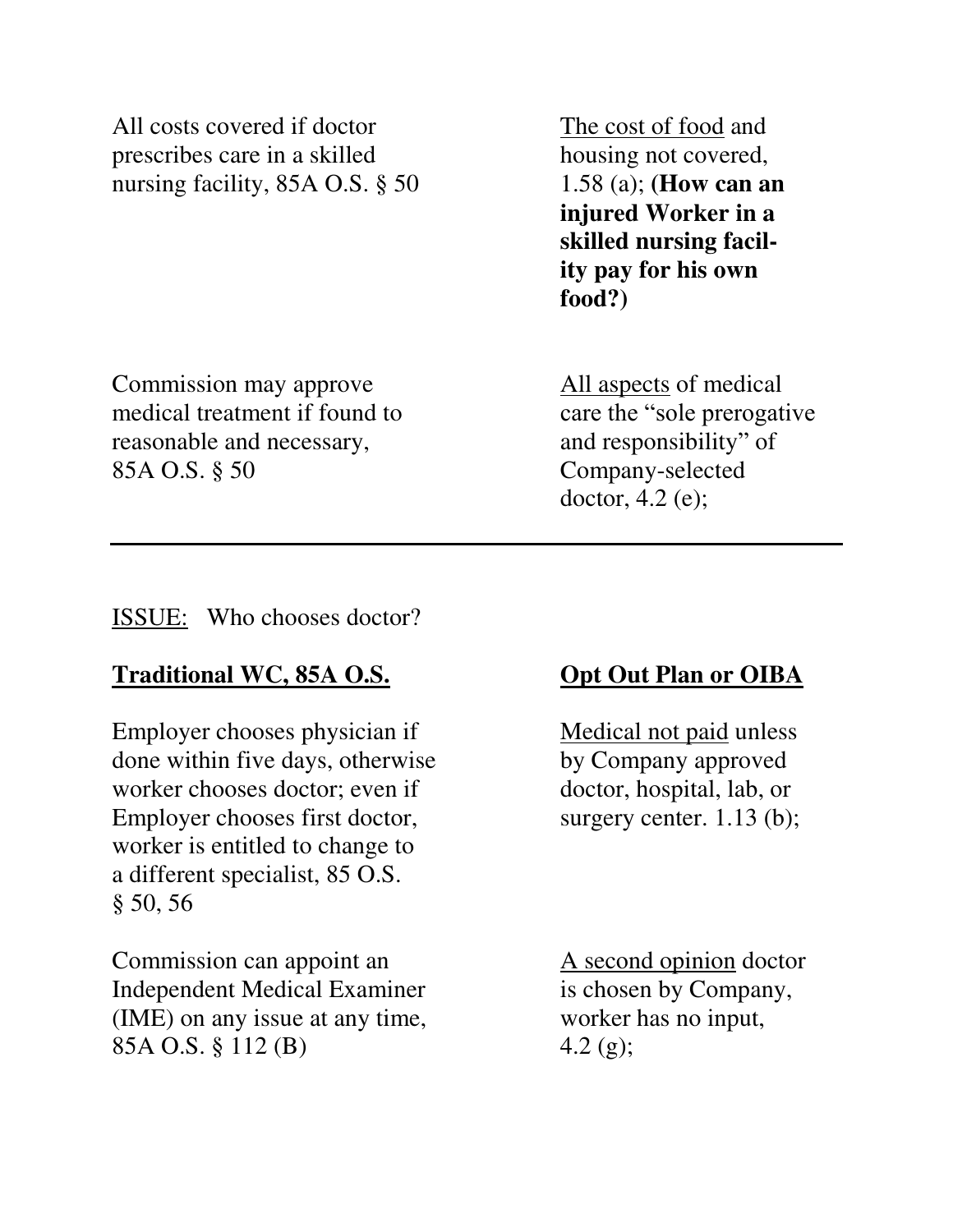Medical care continues as long Medical benefits can be as Commission finds it to be terminated at any time by reasonable and necessary, Claims Administrator, 85A O.S.  $\S$  50 3.5 (c);

 Benefits can be terminated for use of non-approved doctor, 4.3 (c); Benefits can be terminated if worker is late for 2 medical appointments without an extraordinary excuse, 4.3 (i);

ISSUE: Statute of Limitations

## Traditional WC, 85A O.S. Opt Out Plan or OIBA

Worker has one year from date Claim is barred unless of injury to file claim before the reported before the end Workers' Compensation of the shift on which Commission; two years on injury occurs and an certain occupational diseases, incident report is 85A O.S. § 67, 69 completed before the

 end of the shift, 4.1 (a), 4.1 (b); Worker must sign a "pledge" that recognizes that an injury must be reported to toll-free number within 24 hours and that medical care must be received within 14 days, Plan Appendix A;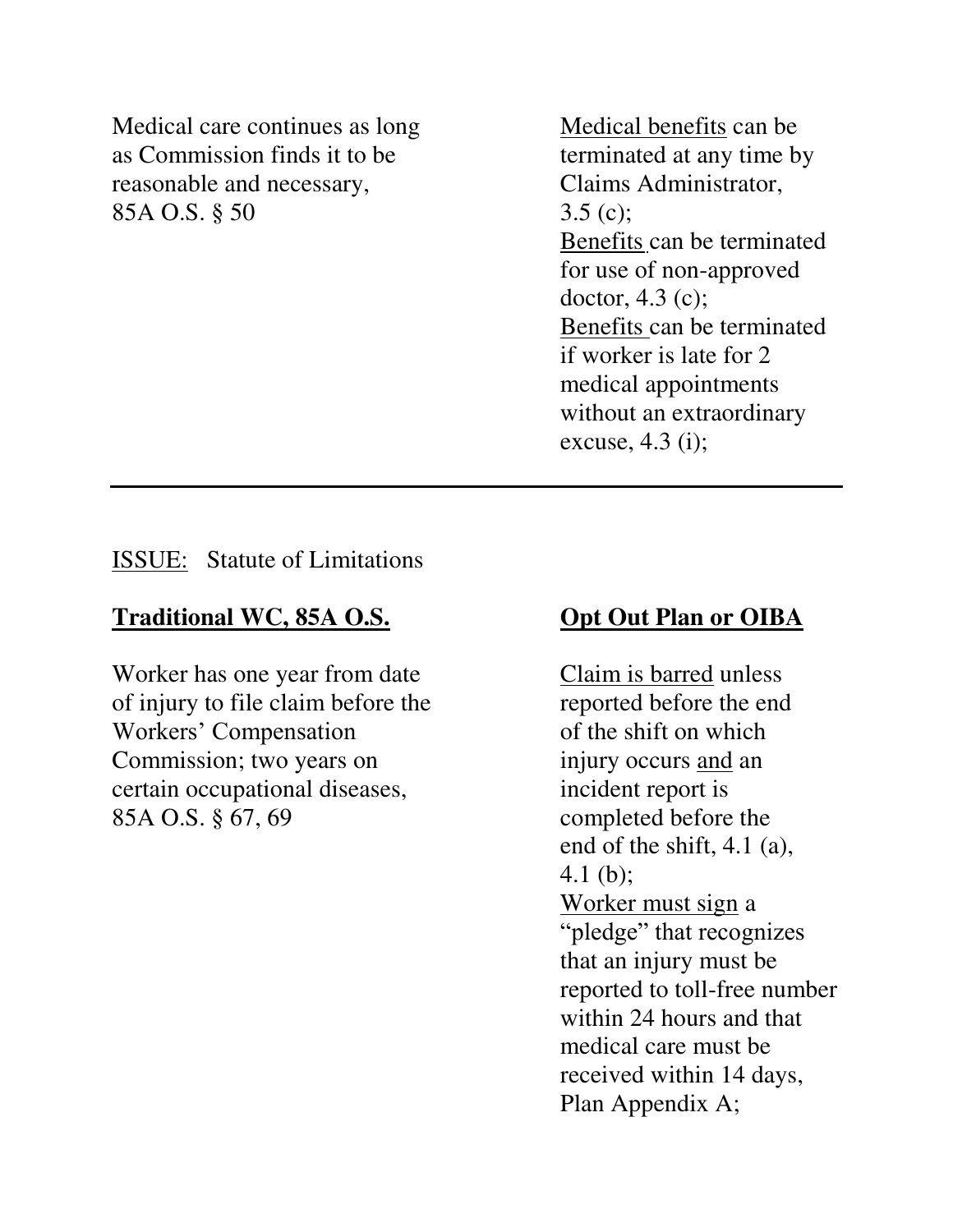Death Claim: Family of deceased worker has Notice of claim must be two years from the date of death made within 90 days, to file claim before the Commission, 6.1; 85A O.S. § 69

ISSUE: Who decides contested issues?

# **Traditional WC, 85A O.S. Opt Out Plan or OIBA**

Worker is entitled to a hearing Claims Administrator before an impartial Administrative Law has sole discretion to Judge to determine compensability, decide what constitutes need for medical treatment, and an injury. Administrator temporary weekly compensation due, appointed by Employer, 85A O.S.  $§ 71$  1.29 (b)(1);

Worker is allowed to introduce Worker has no input doctors' reports and other evidence into determination of to prove compensability of claim, benefits, there is no need for medical, and compensation impartial arbiter, and due, 85 O.S. § 72. no opportunity for

 Claims Administrator has sole discretion to select treating doctor and decide what medical care will be provided, 1.9; Claims Administrator has "discretionary and final authority" to make legal and factual determinations, 5.1 (b);

hearing, 1.9;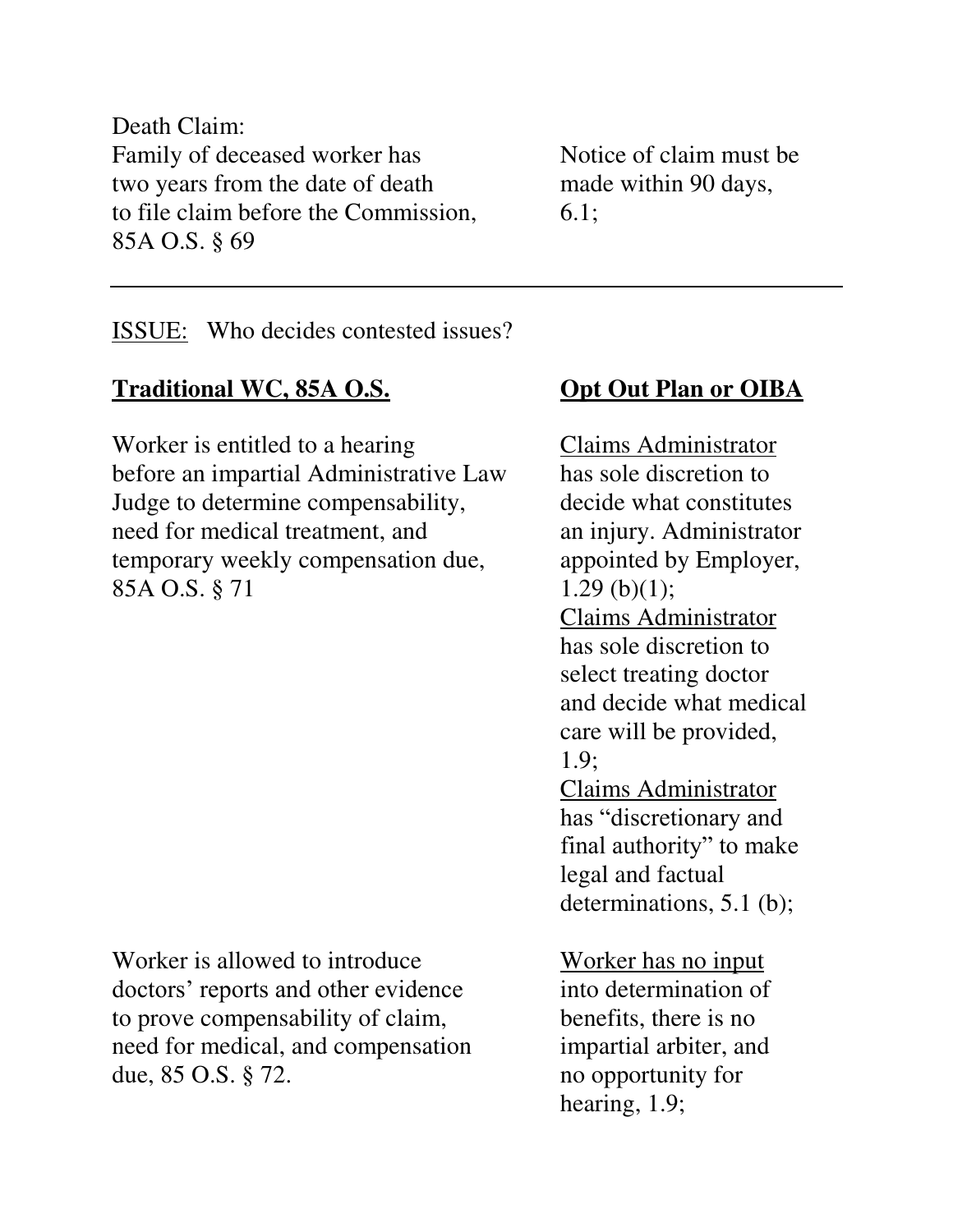# ISSUE: Temporary Total Disability (TTD)

# **Traditional WC, 85A O.S. Opt Out Plan or OIBA**

70 % of average weekly wage, 85 % of average weekly **tax-free**, not subject to wage. However, **TTD**  reduction except for child **is subject to federal and** support lien; ends when **state income tax**. Using active treatment is an average of 22.5 % for concluded; cannot be withholding, net TTD is garnished, **less** for a Worker making 85A O.S. § 45 \$45,000 per year or less--

a majority of Oklahoma Workers. **In addition,** Plan allows **reduction in TTD** by subtracting (1) Social Security benefits, (2) health insurance premiums, (3) garnishments, (4) retire ment plan contributions, 7.1

\*\*\*\*Note: because benefits under Opt Out plans are taxable, a vast majority of workers for Oklahoma Opt Out companies will receive less money for TTD. All Opt Out Workers will receive less PPD.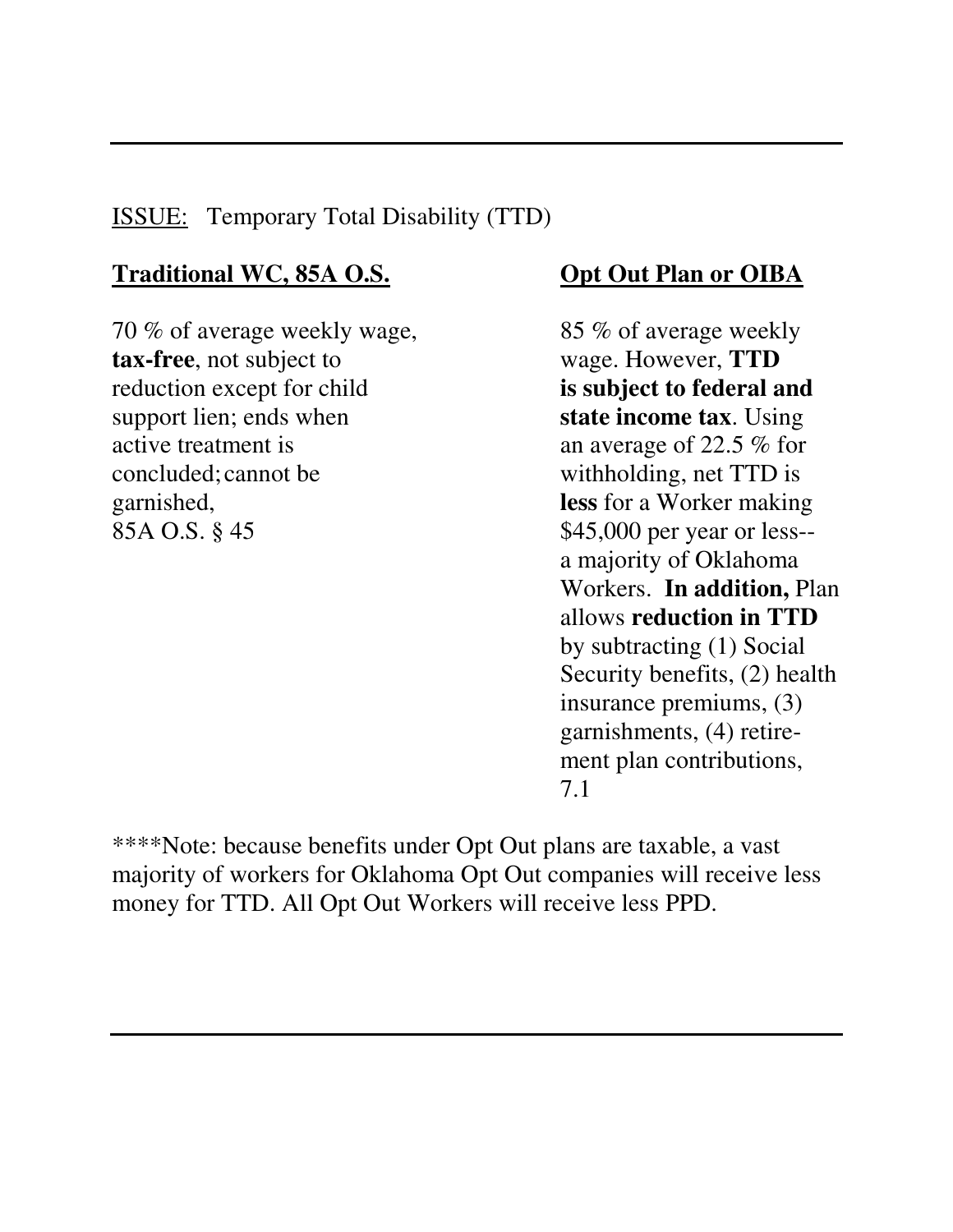# **Traditional WC, 85A O.S. Opt Out Plan or OIBA**

Worker is entitled to present his PPD not allowed if worker own doctor's evaluation of returns to pre-injury or disability and object to the report equivalent job, 1.46; and depose Employer doctor. Extent of PPD determined The worker can testify solely by Companyabout lasting effects of injury. selected doctor. 3.1 (c); At a full, open hearing, No hearing or opportunity an impartial Administrative Law for worker to be heard; Judge awards PPD. 85A O.S. § 72

 **Because PPD benefits are taxable,** Opt Out Workers automatically receive 22.5 % LESS PPD than other Workers.

ISSUE: Job security

# **Traditional WC, 85A O.S. Opt Out Plan or OIBA**

Employer cannot retaliate against Employer can terminate Worker for filing a claim or Worker "at any time" retaining an attorney. Such for "any or no reason." action creates a separate cause 9.4; of action, 85A O.S. § 7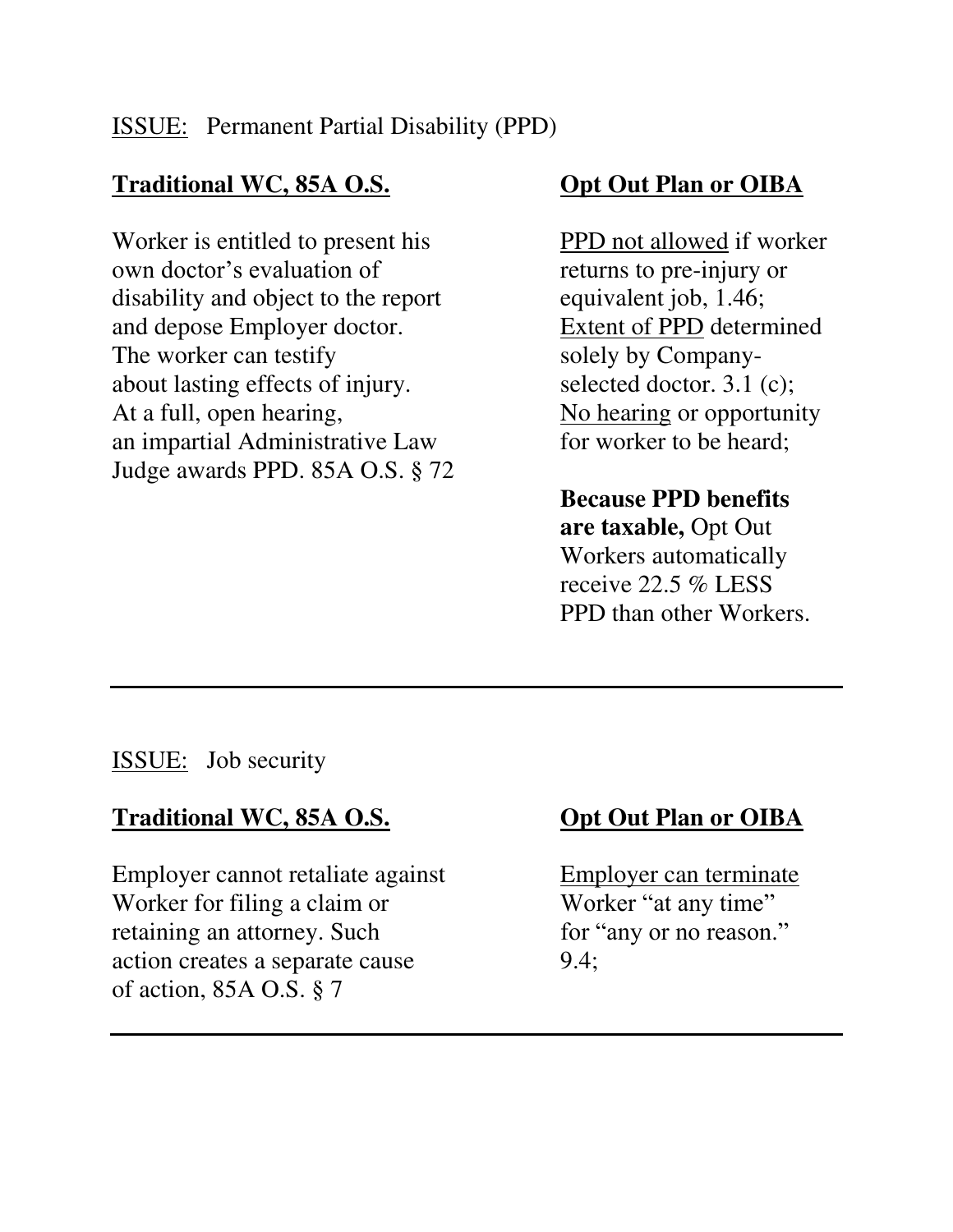# **Traditional WC, 85A O.S. Opt Out Plan or OIBA**

Employer has right to recover Employer entitled to 100 comp benefits paid from third  $\%$  of third party recovery party negligence recovery, but up to total lien for Employer's subrogation is benefits, costs of claims limited to two-thirds AFTER handling, and attorney's attorney's fees and case fees. No deduction for expenses, 85A O.S. § 43 Worker's attorney's fee or

 expenses of third party case, 7.3; Employer has right to select lawyer for third party case and have "total control" of the case, 7.5; **(Makes it nearly impossible for Workers to access the district court system to recover from a negligent third party)** 

### ISSUE: Appeal of Adverse Determination

### **Traditional WC, 85A O.S. Opt Out Plan or OIBA**

ALJ decision is appealed to Appeals Committee is the Commission en banc, 85A appointed by Company, O.S. § 78 (A). Panel hears 1.4, 85A; oral arguments and can reverse Appeals Committee can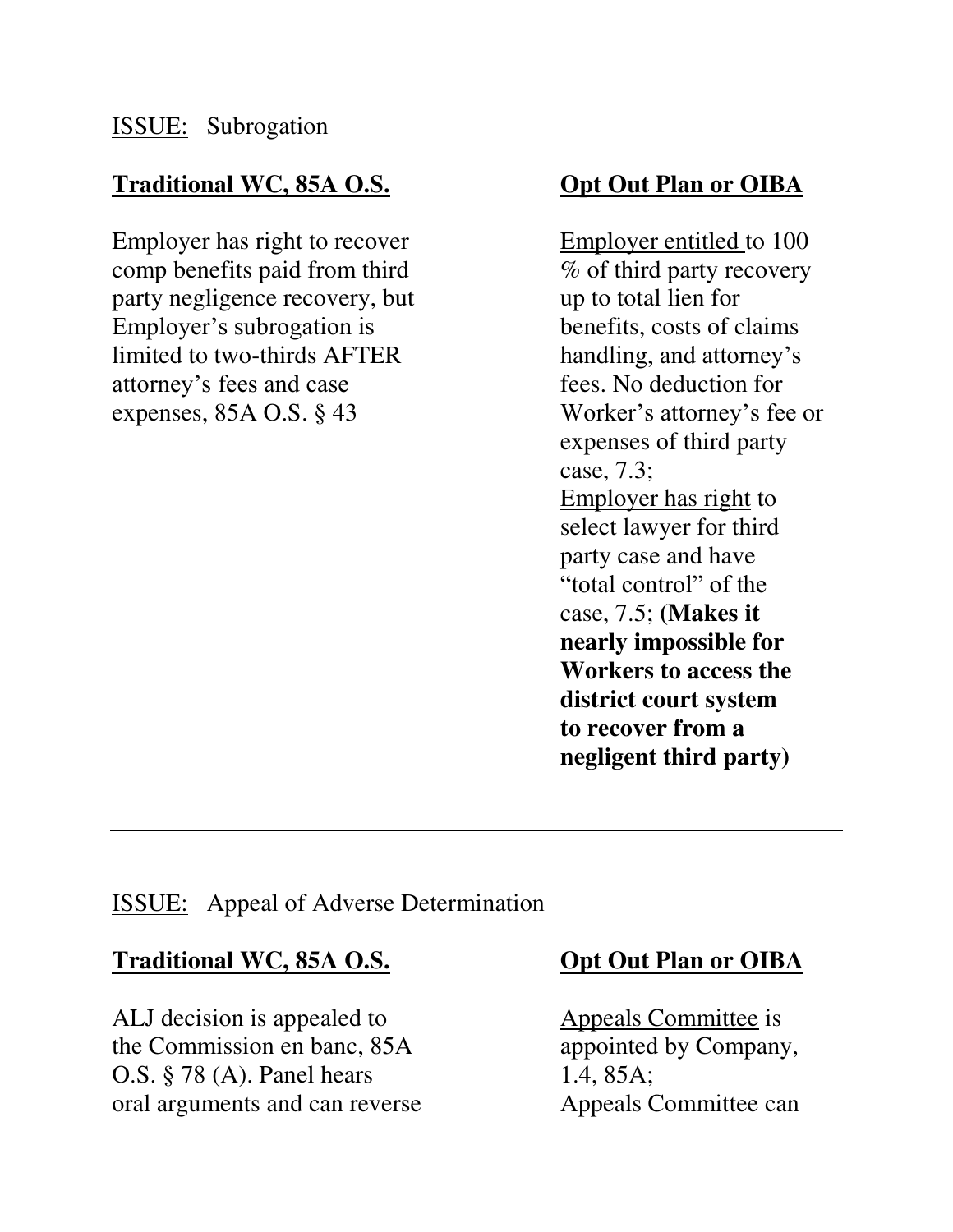if ALJ decision is against the only consider medical clear weight of the evidence or opinion of Companycontrary to law. selected doctor,  $6.2 \text{ (d)}(4)$ ;

Commission order can be Appeals Committee appealed to the Oklahoma decision can be appealed to Supreme Court which can Workers' Comp Comm review an **independent en banc. Panel is limited record** of evidence from to review of benefits ALJ and Commission en allowed by Opt Out plan, banc hearings.  $85A$  O.S.  $\S$  78 (C). 85A O.S.  $\S$  211 (B)(6); Supreme Court can reverse De novo review prohibited if decision is unconstitutional, by "any arbitrator or court." against the clear weight of 5.1 (b); the evidence, and on other Commission en banc grounds,  $85A \text{ O.S.}$   $\S 8 \text{ (C)}$  can only review record

 Worker is not afforded an opportunity to testify, 6.2 $(d)(1);$ 

 from the "internal appeals process." No independent record, 85A O.S. § 211  $(B)(6);$ 

 A final appeal is to the Oklahoma Supreme Court. There is no independent record, 85A O.S. § 211  $(B)(7);$  Supreme Court can reverse or modify ONLY if the decision is contrary to law. Supreme Court cannot disturb denial of benefits